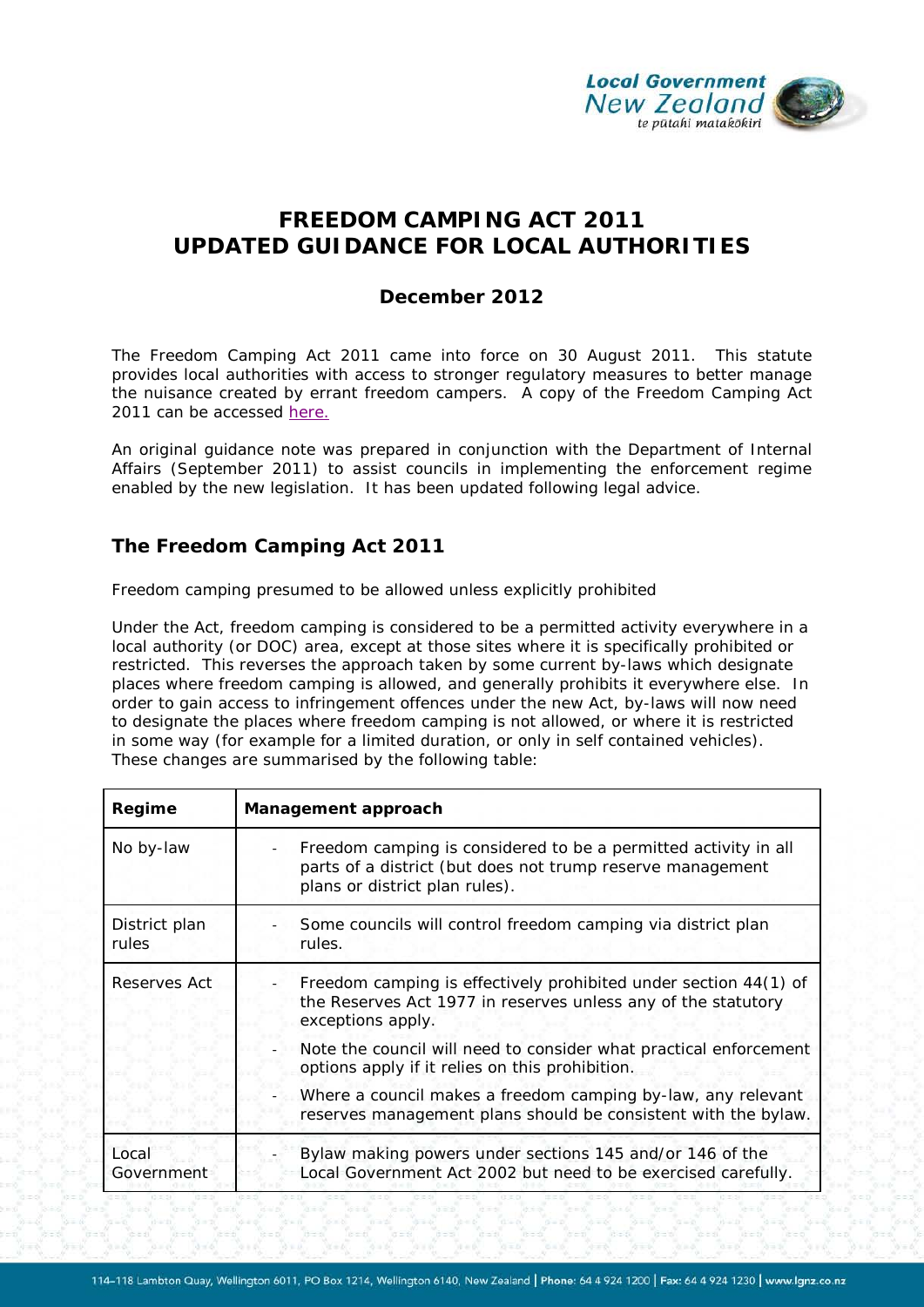| Act                    | By-law able to regulate or prohibit freedom camping in the<br>district but must not be repugnant to the general laws of New<br>Zealand. (This would include section 12 of the Freedom<br>Camping Act 2011). |
|------------------------|-------------------------------------------------------------------------------------------------------------------------------------------------------------------------------------------------------------|
|                        | By-law must be reasonable.                                                                                                                                                                                  |
|                        | No access to instant fines for by-law breaches. The council will<br>need to consider what practical enforcement options apply.                                                                              |
| Freedom<br>Camping Act | Freedom camping is considered to be a permitted activity but<br>some parts of a district can be designated as prohibited for<br>freedom camping or where restrictions apply.                                |
|                        | Access to instant fines for by-law breaches.                                                                                                                                                                |
|                        | Consider consistency issues as between by-laws made under the<br>Freedom Camping Act 2011 and any reserves management<br>plans.                                                                             |
|                        | Look at issue of restrictions and prohibitions in total.                                                                                                                                                    |

# **Relationship between the Freedom Camping Act and other statutes**

The relationship between the Freedom Camping Act (FCA) and other statutes is not particularly clear. Section 10 provides that freedom camping is permitted in any local authority area unless it is restricted or prohibited in an area:

- a) in accordance with a bylaw made under section 11; or
- b) under any other enactment.

-

Section 42 of the Freedom Camping Act also provides that "this Act does not limit or affect the powers of a local authority under the Local Government Act 2002 or any other enactment that confers powers on a local authority."

Other statutes also deal with "camping" expressly (for example section 44 of the Reserves Act 1977) or contain powers that would enable a local authority to regulate freedom camping (for example, the by-law making powers in section 145 and 146 of the Local Government Act 2002).

Section 10(b) of the Freedom Camping Act appears to be an example of a statutory provision that deals with the possibility of inconsistency between statutes.[1](#page-1-0) In other words, while the section permits freedom camping unless it is restricted or prohibited in an area in accordance with a section 11 by-law, it also acknowledges that other "enactments" might provide for prohibitions or restrictions and these other prohibitions or restrictions are not to be limited or read down.

<span id="page-1-0"></span><sup>1</sup> See **Statute Law in New Zealand**, JF Burrows and RI Carter, 4th Edition, p470.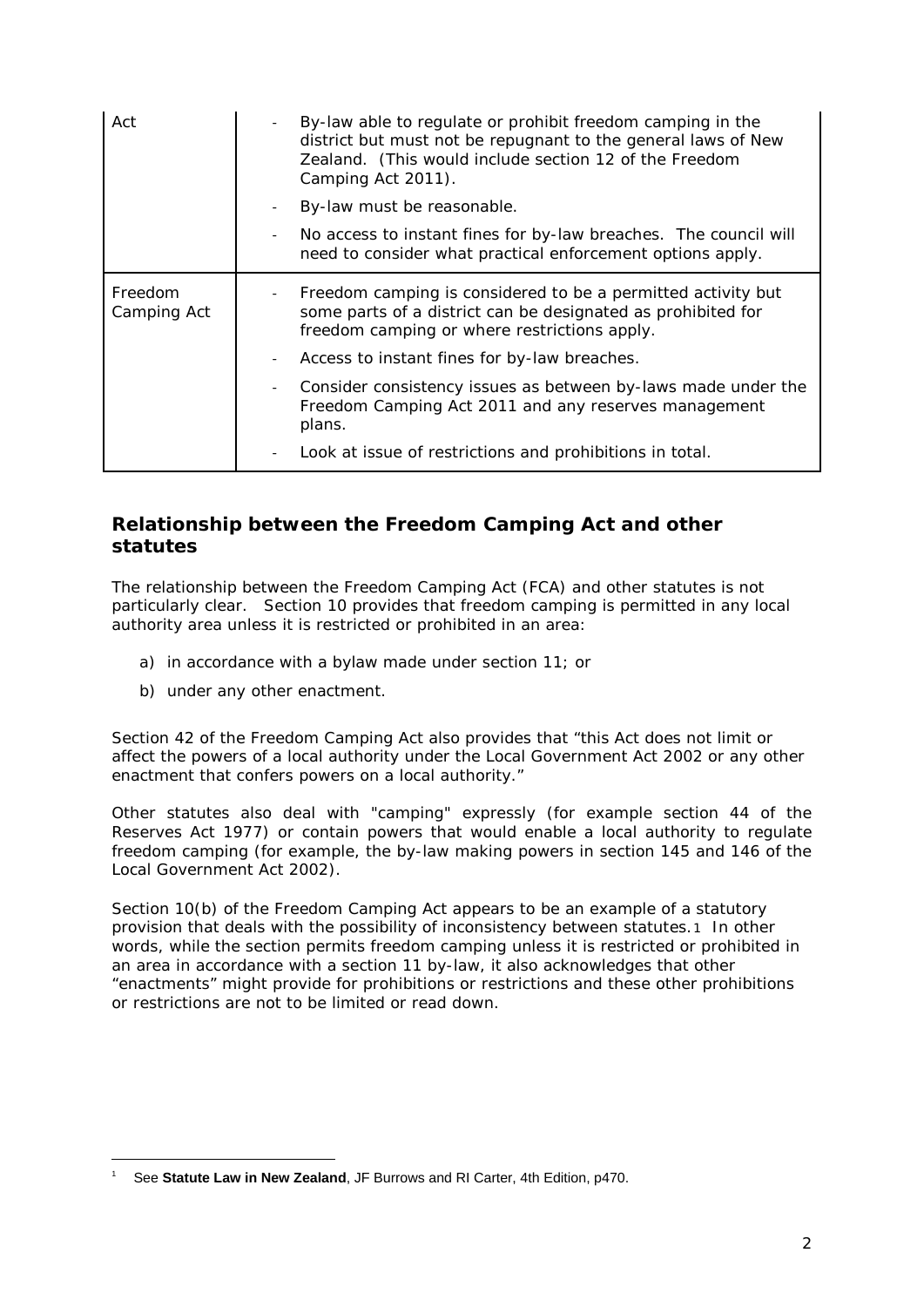With respect to the Reserves Act 1977, this means that the prohibition in section 44(1) (ie prohibiting the use of a reserve, or any building, vehicle, boat, caravan, tent, or structure situate thereon, for purposes of permanent or temporary personal accommodation) continues in force unless any of the statutory exceptions apply. (One of the statutory exceptions is that the use is permitted in areas defined on management plans prepared under section 41 and for the time being in force).

Councils will need to determine whether the prohibition in the Reserves Act 1977 meets current needs (taking into account the enforcement provisions in that Act). Where Councils decide to make a freedom camping by-law under section 11 in relation to any reserves they will need to assess how the by-laws and the reserves management plans are going to operate consistently together.

With respect to other legislation such as the Local Government Act 2002, applying section 42(1) of the Freedom Camping Act 2011, the by-law making powers of a territorial authority under the LGA 02 are not limited or affected by the Freedom Camping Act. Territorial authorities would appear to be able to use these powers to make by-laws that may in some way regulate or prohibit freedom camping. However, a Council would need to **carefully consider** the following matters before making such a bylaw:

- a) reasonableness and repugnancy considerations
- b) exercising powers under one statute in order to defeat the purpose of another statute (ie improper purposes).

Finally, if a Council does make a freedom camping by-law under the Freedom Camping Act, it needs to take into account any other measures that may already apply (for example the prohibition under section 44(1) of the Reserves Act 1977 or by-laws made under other statutes) which could potentially have the effect of creating a **virtual prohibition** on freedom camping in all local authority areas in the district. This would raise questions as to reasonableness and repugnancy of the freedom camping by-law.

# **Freedom Camping Act 2011 – content analysis**

The following assessment relates to the sections of most relevance for local authorities as outlined by the Act.

## **By-laws must be 'proportionate' to the nuisance created by freedom campers**

The Act requires that by-laws must be 'proportionate' to ensure any restrictions on freedom camping are justifiable in relation to the nature and scope of the problems being experienced.

While the by-law making power in the Act is closely modelled on the by-law making power in the Local Government Act 2002 (LGA02), the inclusion of the term 'proportionate' (in section 11) is a departure from the criteria for determining whether a by-law is appropriate as set out in section 155 of the LGA02.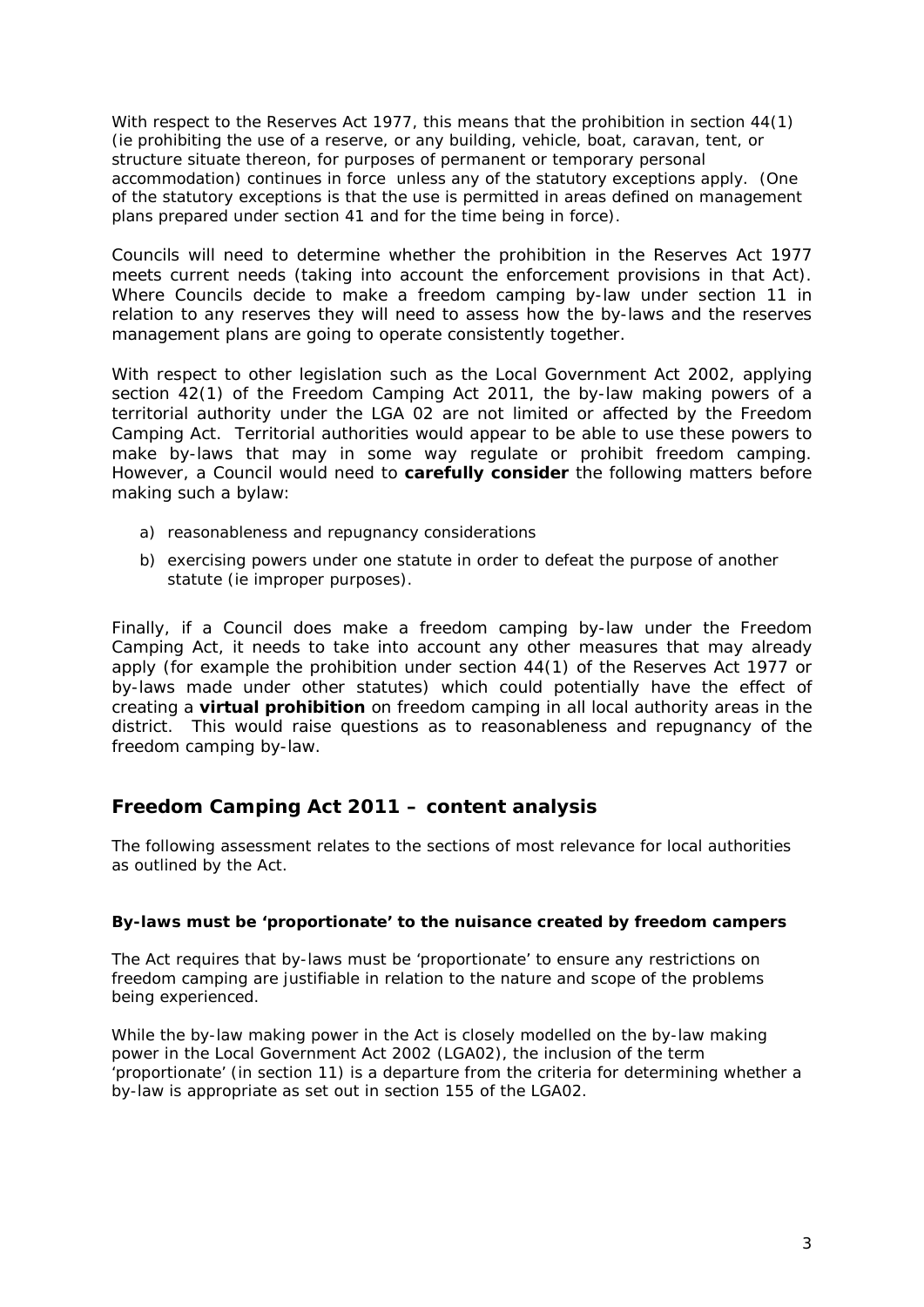### **Status of existing camping related by-laws**

The Act also includes several additional current camping related by-law provisions in either Schedule 3 or Schedule 4. Local authorities should check to see where their bylaw provisions are placed.

Breaches of by-laws listed in Schedule 3 are infringement offences immediately following commencement of the Act.

However, the by-laws listed in Schedule 4 must be amended (by including either a map or description of the relevant areas) before infringement notices can be issued for breaches. Such amendments can be made by way of council resolution as long as they merely describe or illustrate the scope of the by-law and do not alter it in any way.

Infringement notices may only be issued for breaches of the listed by-law provisions (once amendments have been made if required) for one year from the date of commencement. This means that if local authorities wish to continue to use an infringement regime to manage freedom camping beyond 1 September 2012, they will need to make new freedom camping bylaws under the Act before that date.

### **Section 3 – Outline of Act**

Section 3 provides an overview of the structure, purpose and scope of the Act but does not limit or affect its interpretation.

There are two provisions within the Act intended to avoid doubt. The first states that the powers of authorities acting under the Act do not extend to prohibiting freedom camping on all land controlled by the authority (i.e. 'blanket bans' are not permitted under the Act). Second, it is emphasised at the outset of the Act, that freedom camping is permitted everywhere in a local authority (or DOC controlled) area unless restricted or prohibited in accordance with the Act.

#### **Section 5 – Meaning of freedom camp**

This section defines the meaning of 'freedom camp' by specifying what activity is included, where that activity takes place, and what structures are involved in the activity.

#### **Section 6 - Meaning of local authority area**

Section 6 defines a local authority area as any area within the district or region of a local authority that is controlled or managed by the local authority but excludes an area of land permanently covered by water. The exclusion is intended to avoid capturing marinas or any other places boats may moor. The Government views freedom camping as a land-based activity with land-based problems. The Bill is not intended to apply to people living, staying or travelling in boats. The area between high and low tides, and riverbanks that may occasionally flood, are defined as part of a local authority area under the Act.

#### **Section 9 - Repeal of transitional infringement offence provisions for local authority camping related by-laws**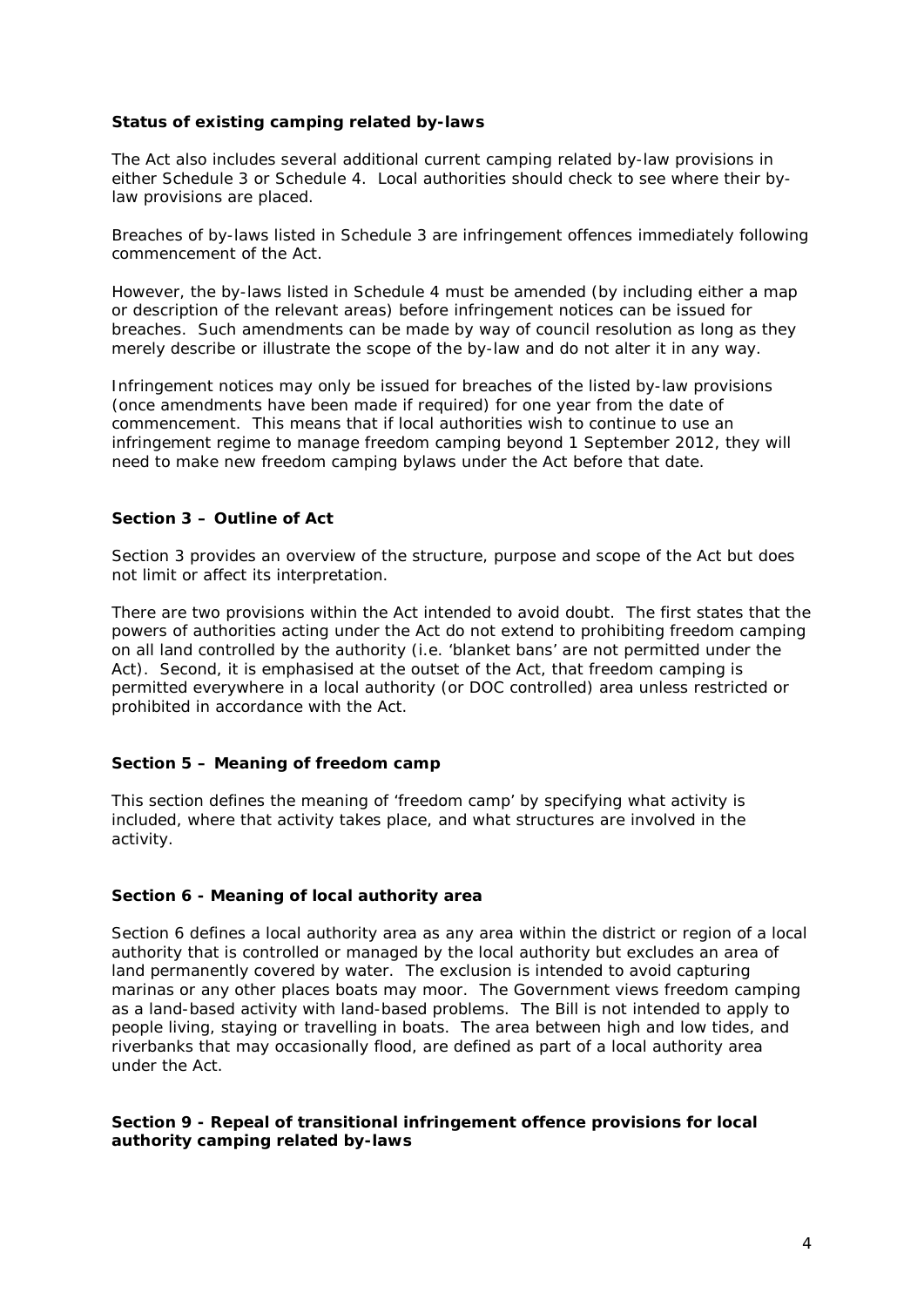This section repeals sections 46 to 50 (making breaches of by-law provisions listed in the Schedules as infringement offences) and Schedules 3 and 4 after one year from the date of commencement.

The policy intention underpinning the Act is to allow local land managers (local authorities and DOC) to decide the areas where freedom camping is prohibited or restricted, and any conditions that should apply. In order to do this, and take advantage of the infringement regime, local authorities will need to make new freedom camping bylaws under the Freedom Camping Act.

Many of the current camping related by-law provisions are subparts of broader by-laws (traffic or public places) and may not be exclusively related to freedom camping. Schedules 3 and 4 differentiate by-law provisions that, as drafted, can be used to issue infringement notices for one year from commencement of the Act (Schedule 3), and the ones where the relevant areas or conditions need to be further defined (Schedule 4).

The Government's intention is that in time, those local authorities that consider they have a problem with freedom camping will make freedom camping specific by-laws under the new Act replacing camping related provisions in other by-laws.

### **Section 10 - Where freedom camping is permitted**

This section affirms that freedom camping is permitted everywhere in a local authority area unless it is prohibited or restricted in accordance with a by-law.

This approach retains the onus on local authorities, and not the Government, to determine how freedom camping should be most appropriately managed within each territory, region or district.

## **Section 11 – Freedom camping by-laws**

Section 11 empowers local authorities to make by-laws under the Act, and sets out the criteria which must be satisfied before making a by-law.

The expectation is that local authorities will make new freedom camping-specific bylaws to replace the camping related provisions in current by-laws. The ability for freedom campers to clearly understand the areas in a district where they can and cannot camp is seen to be an essential part of by-laws made under the Act. The local authority must also determine whether the bylaw is necessary for one or more of the following purposes:

- to protect the area
- to protect the health and safety of people who may visit the area
- to protect access to the area.

In addition, the local authority must be able to:

- show that the by-law is the most appropriate and proportionate way of addressing the perceived problem in relation to that area;
- show that the by-law is not inconsistent with the New Zealand Bill of Rights Act 1990 ('NZBORA')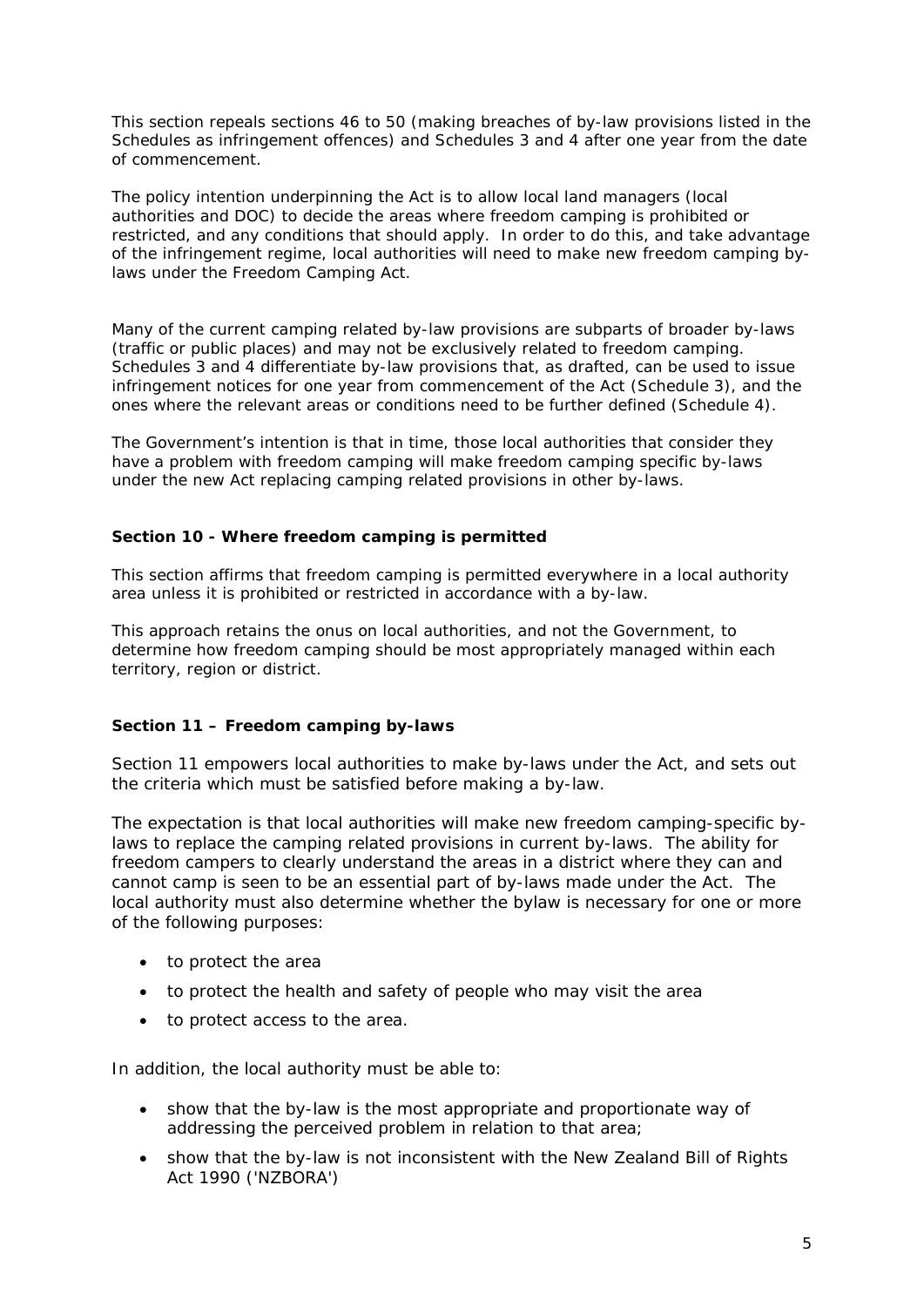• include either a map and/or description of the areas to which the by-law applies.

The local authority will need to have a clear picture of the area concerned, including how it has defined the area and whether or not it has any special characteristics. For example:

- Who, as a general rule, uses the area and is the area used for any specific purpose (for example, is it a sports park)?
- Where is the area situated? Is it urban or rural?
- Is the area ecologically or physically sensitive?
- What is the nature of the vegetation in the area?
- Is there any indigenous fauna that live in the area?
- Does it contain any historic sites?
- What is the nature of the structures situated in the area (if any)? For example, are there any public facilities in the area, such as public toilets, cooking facilities, children's playgrounds etc?
- What is the relationship of Maori with the area?
- What amenity values does the area have?

Does the local authority have some **clear** evidence about the types of problems that are occurring in the area?

For example, evidence a local authority may have collected in relation to protecting an area may include the number of complaints that have been made about:

- vandalism to the area
- damage to the area
- injury to indigenous fauna
- littering of the area
- amenity values not being sufficiently protected.

With respect to protecting the health and safety of people who may visit the area, the local authority may have evidence such as:

- any offences committed in the area,(including offences against the person or property offences)
- health issues, such as unsanitary conditions due to waste
- safety issues, such as traffic hazards in the area.

With respect to protecting access to the area, the local authority may have evidence such as:

• the use of the area by the general public (other than freedom campers);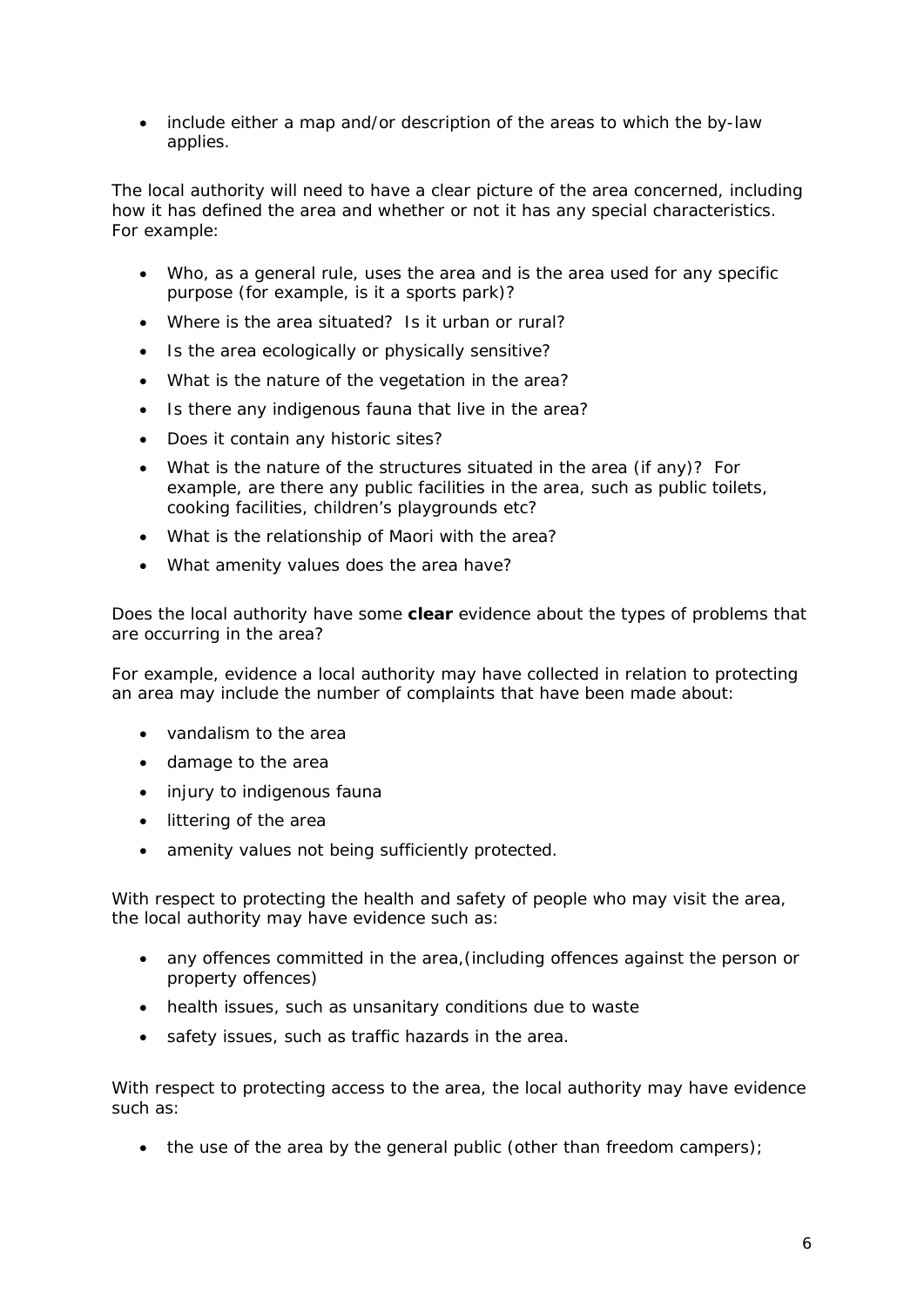- complaints about access to the area being compromised because of the presence of freedom campers; and/or
- Council officers observing any issues associated with access.

In addition to the above assessment, a local authority will also need to be satisfied that the by-law is the most appropriate and proportionate way of addressing the perceived problem in relation to that area. One way to do this could be to complete an options analysis similar to one that might be completed for section 77 of the Local Government Act 2002. This will involve identifying and assessing all reasonably practicable options. By way of example, the types of options might include the following:

- make a by-law restricting freedom camping in a local authority area
- make a by-law prohibiting freedom camping in a local authority area
- make a by-law under the Local Government Act 2002 or the Reserves Act 1977 instead
- have no freedom camping bylaw for the local authority area but introduce other non-regulatory measures to mitigate the effects of freedom camping or control freedom camping (for example, more public toilets, more rubbish bins etc)
- do nothing.

The next step would be for a local authority to assess the options by looking at:

- costs and benefits
- the extent to which community outcomes will be promoted or achieved in an integrated and efficient manner
- the impact of each option on the local authority's capacity to meet its needs in relation to statutory responsibilities now and in the future
- other matters the local authority considers relevant.

The local authority should also consider whether any of the options identified involve a significant decision in relation to land or a body of water. If they do, then the local authority must take into account the relationship of Maori and their culture and traditions with their ancestral land, water, sites, waahi tape, valued flora and fauna, and other taonga.

Finally, this will then lead the local authority into the New Zealand Bill of Rights Act 1990 ("NZBORA") assessment under section 11(2)(c) of the Freedom Camping Act. The local authority must be satisfied that its freedom camping by-law is not inconsistent with the NZBORA. The first step in making this assessment is determining whether or not the by-law limits any of the rights contained in the NZBORA. The next step is to determine whether those limits are demonstrably justified in a free and democratic society.

Recent case law outlines the approach to take in determining whether or not a restriction or prohibition in a by-law is a justified limitation. Local authorities should consider Schubert v Wanganui District Council [2011] NZAR 233 (the case relating to the by-law made under the Wanganui District Council (Prohibition of Gang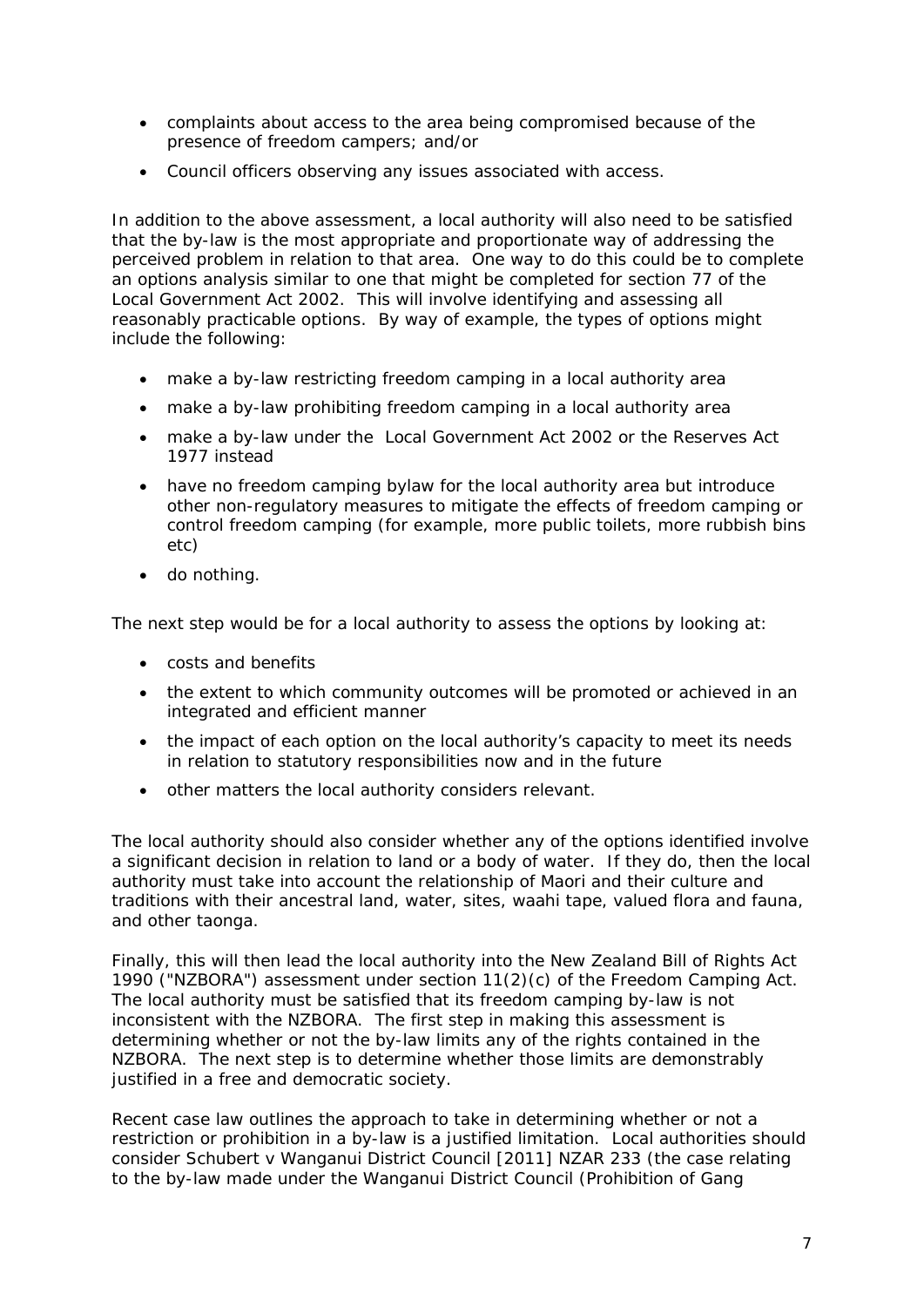Insignia) Act 2009 and R v Hansen [2007] 3 NZLR 1. A recent example where the District Court was asked to consider whether or not the Auckland Council's by-law governing the use of public places was inconsistent with the NZBORA is Auckland Council v The Occupiers of Aotea Square Auckland Central being the Occupy Auckland Group, Unreported, 21 December 2011, District Court, Auckland, CIV-2011-404-002492. In determining whether or not the by-law was a justified limitation of freedom of expression, peaceful assembly, and movement, the Judge asked the following questions:

- Is the objective of the perceived problem that the by-law seeks to address important and significant?
- Is the by-law proportionate to that objective? (This is to be gauged by answering the question whether the measure had a rational relationship with the objective).
- To achieve that objective, did the measure interfere as little as possible with the rights and freedoms affected?

In that case, Judge M Wilson QC found that the limits in the by-law on the use of a public space was a justified limitation in a free and democratic society.

## **Section 12 – By-laws must not absolutely prohibit freedom camping**

This section is intended to put the question of whether a local authority could ban freedom camping across an entire district beyond doubt.

#### **Section 13 – Review of by-laws**

Section 13 requires local authorities to review a by-law made under the Act no later than five years after the by-law was made, and no later than ten years after it was last reviewed. If a by-law is not reviewed, it is revoked two years after the last date on which it should have been reviewed. By-laws must also be reviewed by making the determinations required by section 12, and use of the special consultative process as set out in section 83 of the LGA02.

The intention behind this section is to create more consistency between the by-law review process and the by-law making power in the Act.

#### **Section 14 – Application of Local Government Act 2002 to by-laws**

Section 14 clarifies that, to the extent that the LGA02 applies to by-laws made under other enactments, it applies to by-laws made under the Freedom Camping Act.

This section was added to preserve elements of the Bill's clause 12 – "Bylaws treated for some purposes as made under Local Government Act 2002, which were deleted."

#### **Section 20 Offences**

The Act provides that offences are separated into infringement only (section 20(1)) and summary only (sections 20(2) and 20(3)) offences to reflect the nature and scale of the relative offences. The penalty for an infringement offence is \$200. The penalties for the two summary offences are: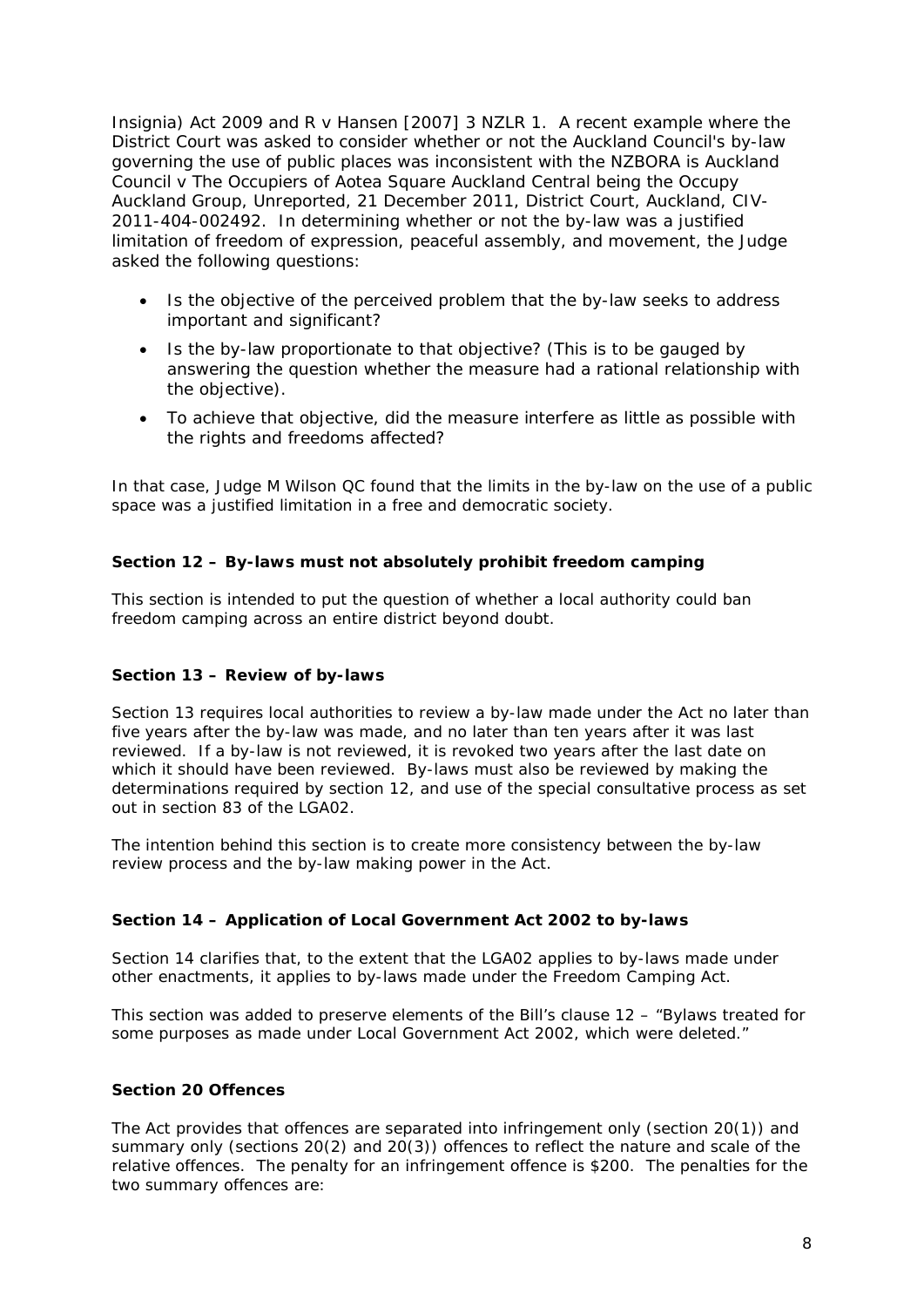- 1. Section 20(2) discharging noxious, dangerous or offences substance onto a local authority area (e.g. emptying a self-contained waste tank) – summary conviction and a fine not exceeding \$10,000
- 2. Section 20(3) obstruction of an enforcement officer summary conviction and a fine not exceeding \$5,000.

Local authorities that do not have relevant by-laws will be able to issue infringement notices for the following offences as they are not dependent on a breach of a by-law:

- Section  $20(1)(b)(i)$  relating to damage to a site.
- Section  $20(1)(b)(ii)$  and  $20(1)(d)$  depositing waste.
- Section 20(1)(e) fails or refuses to leave an area when required to do so by enforcement officer.

#### **Section 22 – Defences to offences**

The Act provides that the defence that an act was necessary to protect life or health, prevent injury or serious damage to property, should be available for all offences (previously, it did not apply to the waste offences).

#### **Section 24 - Offenders liable for cost of damage**

This clause is similar to section 176 of the LGA02, but does not require a conviction. Therefore, costs may be sought in addition to any infringement fee or a fine that applies. The costs must still be first assessed by a District Court Judge.

#### **Section 29 – Rental service agreement may provide for payment of infringement fee, and Section 30 – Charging hirer for infringement fee**

These sections enable vehicle rental companies to recover infringement fees for freedom camping offences from hirers' credit cards.

These additional sections align freedom camping offences with the status quo for other vehicle-related infringement offences. They provide vehicle rental companies the ability to on-charge infringement fees and associated costs, but do not make on-charging mandatory.

#### **Section 31 - Entitlement to infringement fees**

Local authorities are generally able to retain any fees or fines they receive. However, as a department of the Crown, any payments made to DOC must be paid to the Crown bank account.

Because local authorities and DOC may appoint enforcement officers to issue infringement notices on land administered by the other agency (under sections 32 and 33) clarification is required as to where the fees received in relation to those notices should be deposited. Subsection (3) clarifies that it is the issuing officer and the conditions of their warrant, not the land on which the notice was issued, that determines where the fee should be deposited, as depicted in the following diagram: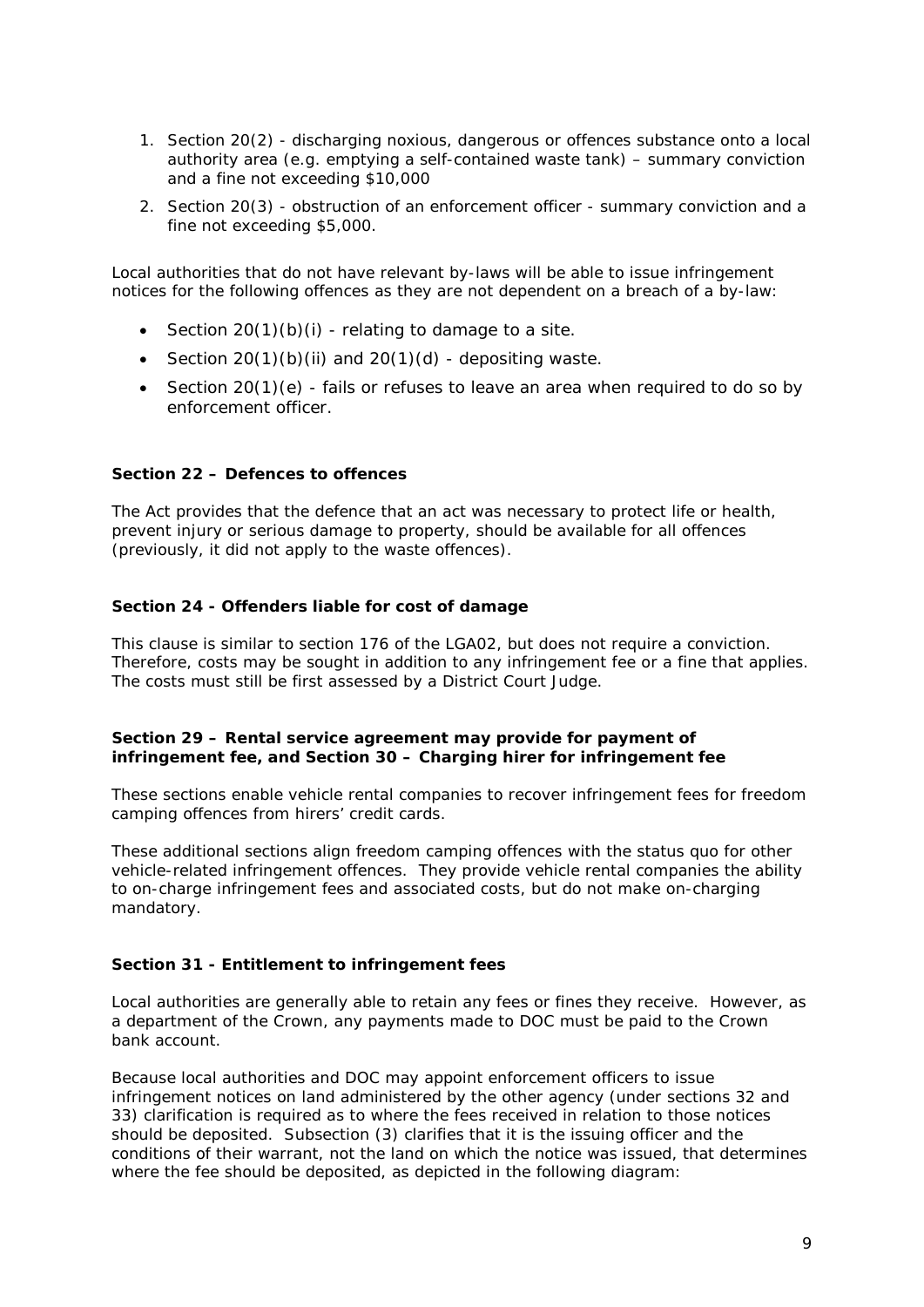

## **Section 32 - Appointment of enforcement officers by local authorities**

Under this section, and section 33, local authorities and DOC may appoint officers to issue infringement notices on land administered by the other agency. The sections stipulate the conditions that must be included in an officer's written warrant. If areas administered by the other agency are include in the officer's warrant, the local authority or DOC's Director-General must first provide consent.

The conditions that must be included on an officer's warrant are:

- 32(2)(a) the responsibilities and powers (under the Freedom Camping Act).
- $32(2)(b)$  the offences in relation to which they are appointed (i.e. under section 20).
- 32(2)(c) the local authority areas (see sections 5 and 6 and any relevant bylaws).
- 32(2)(d) the conservation areas (see sections 5 and 7 and any areas indicated by the local DOC conservancy and approved by the Director-General of DOC).

#### **Section 34 – Enforcement officers must produce evidence of appointment**

Enforcement officers are required to produce "evidence of appointment," rather than a "written warrant" (as provided for under sections 32 and 33). This means that enforcement officers will not be required to carry the full warrant around.

#### **Section 35 – Enforcement officers may require certain information**

This section empowers enforcement officers to require people they suspect on reasonable grounds of committing, or having committed, an offence under the Act, to supply identifying information, and that of anyone else connected with the offence.

The ability to withhold information is only available in circumstances where the information may incriminate other people and raise issues of legal privilege.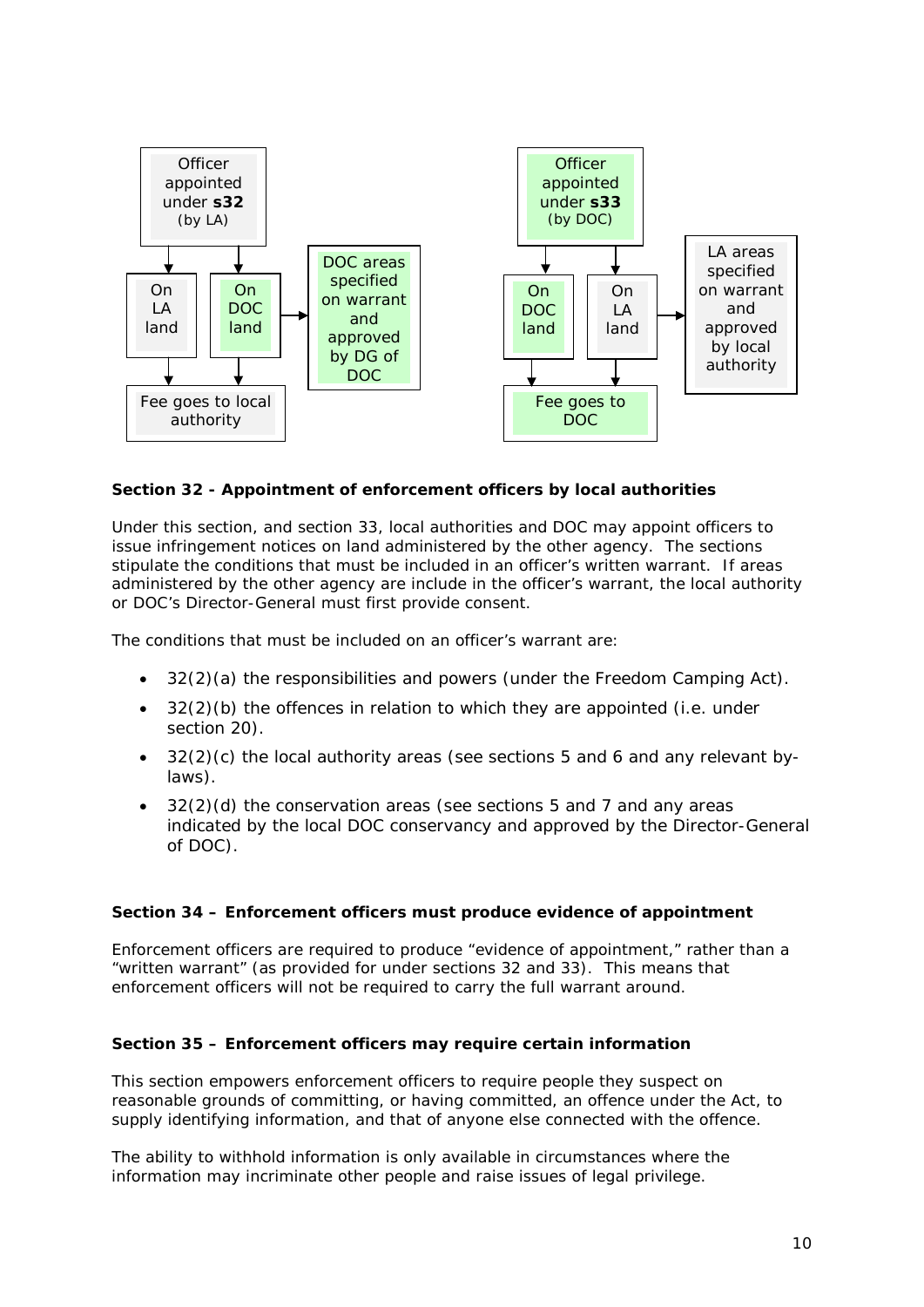Information that may be required also includes full address (not only residential address), telephone number and occupation.

#### **Section 36 - Enforcement officers may require certain persons to leave local authority area or conservation land**

An enforcement officer may only require people to leave an area if they believe, on reasonable grounds, that they have committed or are committing an offence under the Freedom Camping Act (see section 20). It is an offence (see section 20(1)(e) and (k)) to refuse to leave an area if required to do so by an enforcement officer.

#### **Section 38 – Requirements relating to seizure and impoundment of boats, caravans, and motor vehicles**

This section establishes a higher test to be satisfied before an enforcement officer may seize a boat, caravan or motor vehicle, than the test of "reasonable in the circumstances" applied to the seizure of other property under section 37.

#### **Section 40 - Disposal of property seized and impounded**

This section is based on section 168 of the LGA02 (Power to dispose of property seized and impounded). However, subsections (4), (5) and (6) are additional to those in section 168.

Subsections (4) and (5) provide for surpluses where the owner or person the property was seized from cannot be located. A local authority (or DOC) may retain any surplus from the disposal of the property, and pay into the general revenues (in the case of a local authority) or the Crown bank account (in the case of DOC). Subsection (6) defines working days as having the meaning set out in section 5(1) of the LGA02.

#### **Section 41 - Protection against claims resulting from seizing or impounding of property under section 37**

This section provides enforcement officers protection from liability for any damage incurred to property when impounding it under section 37.

The protection is not absolute; any actions that were not in good faith, or were a major departure from expected standards of care are not excused by this section. There are no similar protections for enforcement officers under the LGA02.

#### **Section 42 - Relationship of this Act with other enactments**

Section 42 clarifies that the Act does not limit or affect the powers of a local authority under the LGA02 or any other enactment that confers powers on a local authority (or on DOC under the conservation Acts).

**Section 47 – Infringement offences for camping related local authority by-law provisions specified in Schedule 3, and Section 48 – Infringement offences for camping related local authority by-law provisions specified in Schedule 4**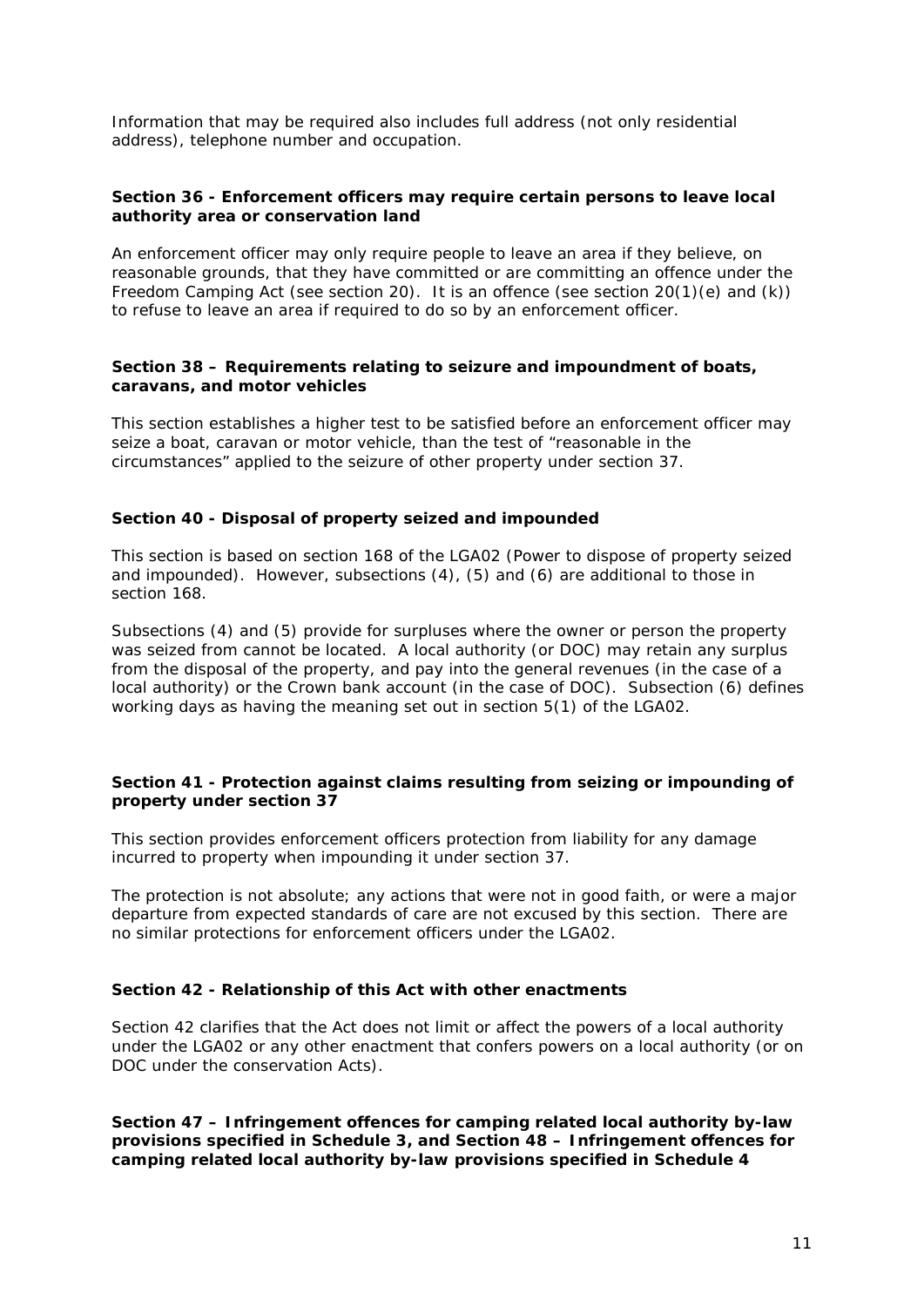These sections establish breaches of the by-law provisions listed in Schedule 3 (and Schedule 4 with amendment) as infringement offences.

The fee is set at \$200 and overrides any other penalty set out in the by-law. This was necessary because some by-law provisions include an infringement fee, even though they are unable to be enforced as infringement offences unless the necessary regulations were made under section 159 of the LGA02.

The bylaw provisions continue to be treated as made under the LGA02, and are not deemed to have been made under the Freedom Camping Act. Summary conviction, and the maximum penalty of \$20,000, is still available under the LGA02 for breaches of the by-law provisions. It was necessary to establish that breaches of current by-law provisions are separate from section 20 offences because such breaches are already summary offences under section 239 of the LGA02, and to highlight their time limited nature as infringement offences under the Freedom Camping Act.

These sections were also amended to allow for the infringement notice and reminder notice forms set out in Schedule 2 to be modified to reflect the provisions of the by-laws concerned.

#### **Section 49 – Empowering legislation otherwise applies to by-law provisions**

Section 49 clarifies that the by-law provisions listed in Schedules 3 and 4 remain made under the LGA02, and therefore all relevant sections of the LGA02 continue to apply (other than in relation to issuing infringement notices). This section also clarifies that a by-law's inclusion in one of the Acts' Schedules does not prevent the validity of the bylaw being challenged under any enactment.

#### **Schedule 3 and Schedule 4**

Only breaches of the by-law provisions which are specifically listed in the Schedules are infringement offences. Local authorities should review the Schedules to determine which particular by-law provisions are listed before issuing infringement notices. In addition, the descriptions of the by-law provisions are included as a guide only and do not have legal standing in and of themselves (see section 50).

The local authorities that may issue infringement notices for breaches of their by-law provisions immediately following commencement (those listed in Schedule 3) are:

Buller District Council, Clutha District Council, Dunedin City Council, Far North District Council, Gisborne District Council, Hurunui District Council, Kapiti Coast District Council, Kawerau District Council; Marlborough District Council, Nelson City Council; Queenstown Lakes District Council, Rangitikei District Council, South Waikato District Council, Tasman District Council, Taupo District Council, Waimakariri District Council and Westland District Council.

The local authorities that must amend their by-law before being able to issue infringement notices for breaches of their bylaw provisions (those listed in Schedule 4) are:

Auckland Council, Central Hawkes Bay District Council, Central Otago District Council, Christchurch City Council, Greater Wellington Regional Council, Hamilton City Council, Hastings City Council, Hauraki District Council, Hutt City Council, Invercargill City Council, Kaipara District Council, Mackenzie District Council, Manawatu District Council, Masterton District Council, Matamata-Piako District Council, Napier City Council, New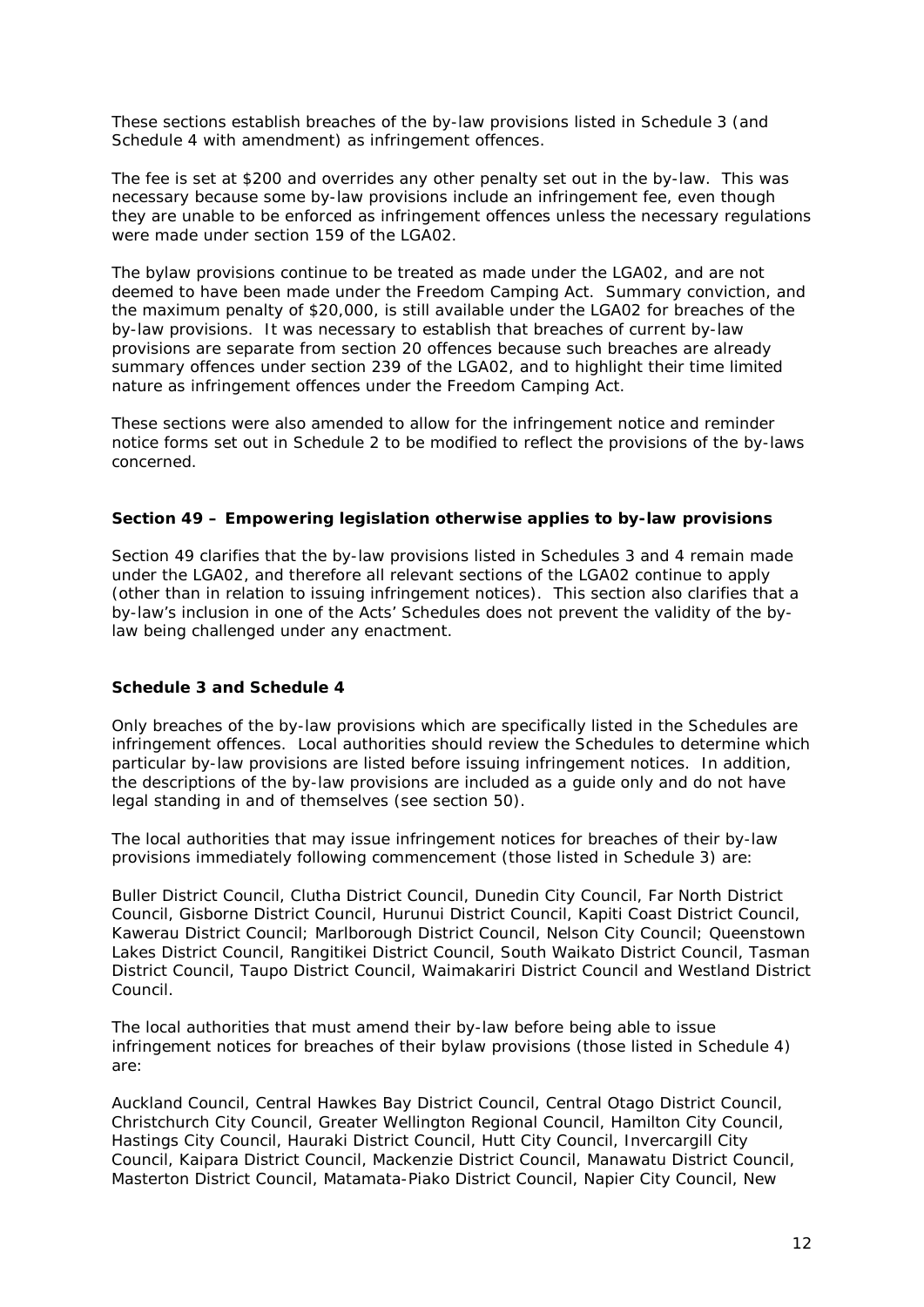Plymouth District Council, Opotiki District Council, Rotorua District Council, Ruapehu District Council, Selwyn District Council, South Taranaki District Council, South Wairarapa District Council, Southland District Council, Stratford District Council, Tararua District Council, Tauranga City Council, Thames-Coromandel District Council, Timaru District Council, Upper Hutt City Council, Waikato District Council, Wairoa District Council, Waitomo District Council, Western Bay of Plenty District Council, Wanganui District Council, Whakatane District Council and Whangarei District Council.

## **Freedom Camping Act 2011 – next steps**

The Act provided that local authorities with by-laws identified in Schedule 3 could start issuing infringement fines for freedom camping related offences immediately. However, those councils listed above in Schedule 4 needed to amend their by-laws (by including either a map or description of relevant areas) before infringement notices could be issued for breaches.

In either case councils should endeavour to make information on freedom camping readily available for visitors. This may include leveraging off existing council website and i-sites where appropriate.

It is also recommended that councils work with DOC to establish a consistent and coordinated approach to enforcement across New Zealand.

In addition, *Local Government New Zealand* is part-funding a review of NZS 8603:2005 and NZ 5464:2001 to provide common signage that can assist local authority enforcement officers in identifying areas where freedom camping is prohibited, as well as differentiating vehicles that are compliant with self-containment certification where applicable. More information will be made available as the review process develops.

# **Department of Conservation**

Parallel powers for the Department of Conservation (DOC) to issue infringement notices under the Act are not discussed in detail in this guidance. However, it is understood that DOC plans to work with relevant local authorities to develop a co-ordinated approach to freedom camping in areas where DOC and local authority lands adjoin. For more information on the role of DOC in implementing the Freedom Camping Act, please contact your local conservancy office in the first instance.

## **Infringements only one tool for managing freedom camping**

The Freedom Camping Act 2011 is designed as a tool to help local authorities (and DOC) manage problems associated with freedom camping. It is just one of many ways to mange this activity and will work most effectively when accompanied by a range of other approaches. For example, signage and publicity about any camping restrictions, education for the camping public and visitors and, where appropriate, the provision of facilities such as toilets, rubbish bins and waste disposal stations will all help to ensure freedom campers respect the environment while they enjoy freedom camping in your district.